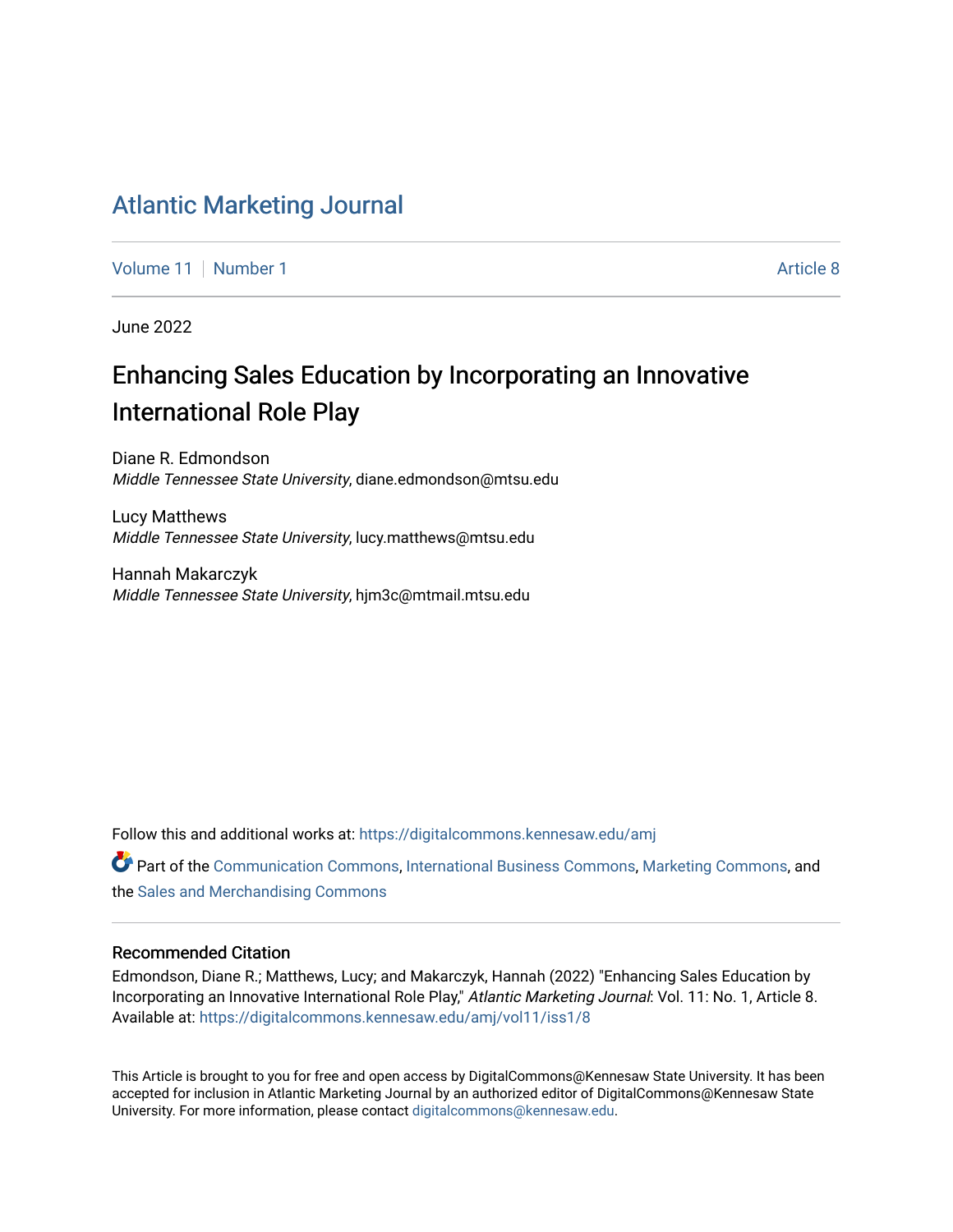# Enhancing Sales Education by Incorporating an Innovative International Role Play

## Diane R. Edmondson, Middle Tennessee State University, Diane.Edmondson.mtsu.edu Lucy M. Matthews, Middle Tennessee State University, Lucy.Matthews@mtsu.edu Hannah Makarczyk, Middle Tennessee State University

*Abstract* – In today's society, the global marketplace has become more relevant to all businesses to help ensure sustainability (Hummel, 2012). In marketing, students pursuing a career in sales can find significant opportunities; however, there are unique skills needed when selling internationally (Salesforce, 2021). Prior research has highlighted lost revenue due to internationally incompetent employees (Daniel, Xie, & Kedia, 2014). A content analysis of 139 Sales Education Foundation universities was completed to determine the extent to which international sales education is currently being incorporated in sales curriculum. Results indicate that only 6.5% include some international sales element as part of their program. Because of this, one innovative way to overcome this lack of international sales education is to incorporate an international role play in Professional Selling courses. An explanation of the innovation, as well as potential challenges and benefits, are explored. A sample scenario, grading rubric, and reflection prompts are provided. Information on how this could be adapted to other marketing courses is described.

*Keywords –* Sales Education, Role Play, International, Experiential Learning

*Relevance to Marketing Educators, Researchers, and/or Practitioners –* The growth of international sales requires a change in sales education so that students are better prepared for the workplace. This article provides information on one way that educators could add an international element to an existing Professional Selling course.

## **Introduction**

A career in sales offers significant opportunities for students due to the rising number of sales positions available across numerous U.S. industries (U.S. Bureau of Labor Statistics, 2019). A majority of sales professionals (90%) believe that a sales career is worthwhile, with 70% recommending sales careers to their friends and family (Leitch, 2019). Further, a sales career offers students high-income potential, task variety, flexibility, autonomy, creativity, travel, and opportunities for quick advancement (Allen et al., 2014; Arnott, 1995; Lopez et al., 2006). Because of this, the number of universities incorporating sales education is on the rise. The Sales Education Foundation (SEF), a non-profit aimed at elevating the sales profession through higher education, featured 143 universities in North America that offer sales education in 2020 (SEF, 2020), which is a 450% rate of growth since 2008 (SEF, 2021).

However, sales careers are not exclusive to the U.S. One area where companies will see continued growth over the next few decades is global business (Hummel, 2012). International sales are becoming a critical business component rather than just an option for a business to pursue (Westworld Consulting, 2017). It is predicted that the globally competitive marketplace will be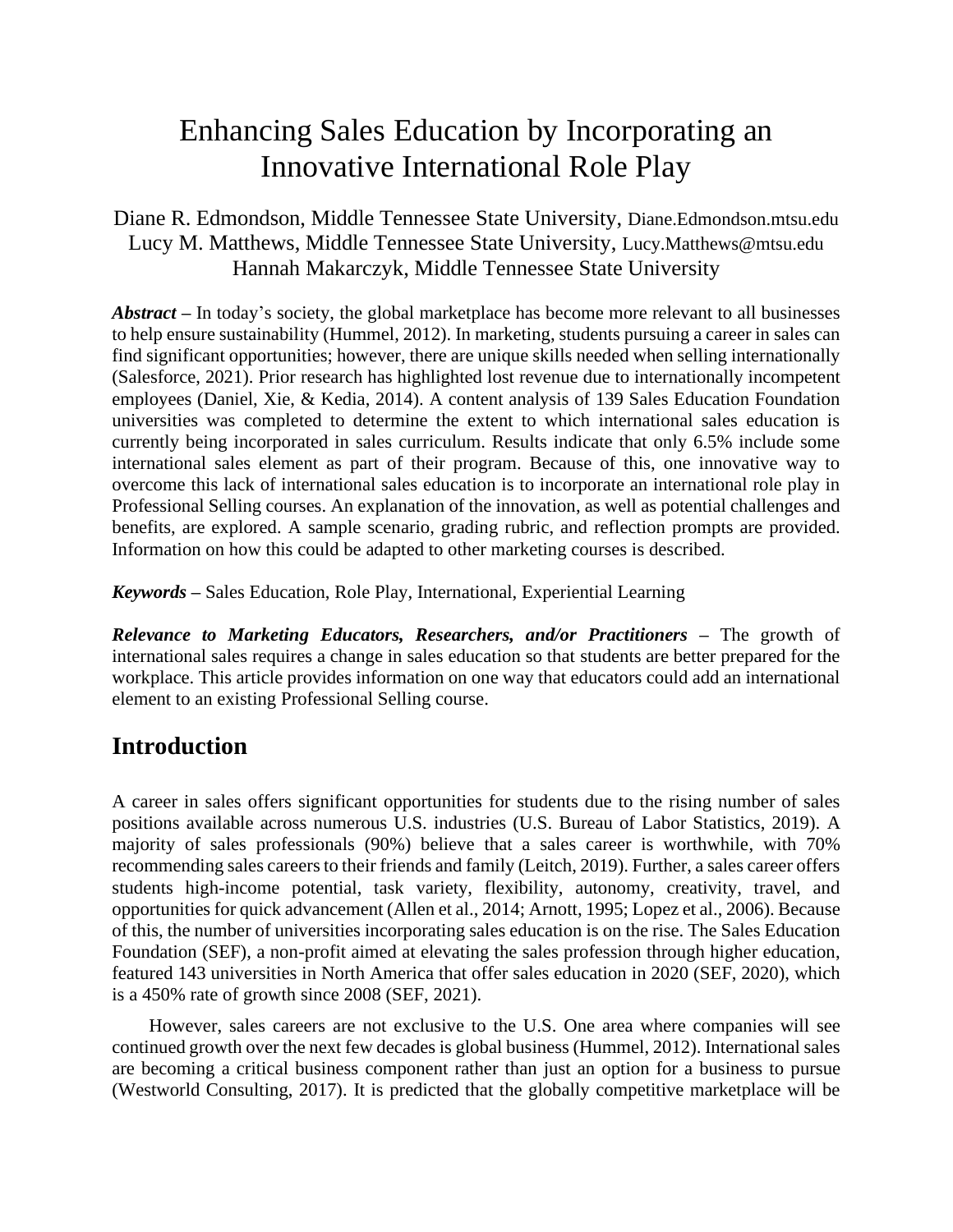profoundly changed by 2025 as emerging markets will base almost half of the world's biggest companies; therefore, requiring significant changes to the sales field (Dobbs et al., 2013). When examining the global marketplace exclusively, multinational sales operations require salespeople with specialized skills (Florida Tech, 2021). In essence, selling internationally requires a different skill set because of the unique challenges and complexity associated with language and culture (Salesforce, 2021). Some of the added complexities associated with international sales include technology, time zone differences, language barriers, exchange rates, and cultural norms and expectations.

Furthermore, prior research has shown that 40% of executives believe their company has missed international business opportunities due to a lack of internationally competent employees (Daniel, Xie, & Kedia, 2014). Many students lack international exposure of any kind (Delpechitre & Baker, 2017; Herlache et al., 2018), and study abroad opportunities are typically limited due to the cost and timing involved. In fact, in 2018-2019, only 1.77% of U.S. college students participated in a study abroad program (NAFSA, 2021). Because of this, there is a perception that U.S. students are not as globally minded as students from other countries (IvyPanda, 2021).

The importance of international sales leads to the following two research questions being explored in this study: 1. what the current status of international sales elements in sales curriculum is, and 2. how to feasibly incorporate international sales elements into sales programs. To answer these questions, the goals of this study are two-fold. First, conduct a content analysis of Sales Education Foundation universities to determine the prevalence of international sales education. Second, to describe a novel and innovative approach that would allow U.S. students to enhance their technological skills and allow them to gain international sales exposure through experiential learning activities in a sales course.

## **Current Status of International Sales Education in the United States**

In order to determine how many universities affiliated with the Sales Education Foundation incorporate an international sales course or element as part of their program, a content analysis was completed. For each of the 143 SEF universities (SEF, 2020), the university sales course descriptions were examined for any mention of international sales content. Although many universities, especially those accredited by AACSB, may require an international course such as international marketing or international business as part of the business program, these courses tend to be general courses that do not focus exclusively on international sales content. Because of this, these general courses were not counted in this content analysis unless the description explicitly mentioned sales.

Results indicate that only nine (6.5%) of the 139 SEF universities in which course descriptions were available require an international sales course or element as part of their program. For those that offer an international sales course or element, some of the class titles include: "Professional Selling and Cultural Perspectives," "Cross-Cultural Communication and Negotiation," "Global Perspectives in Sales," and "International Sales Negotiation." Only three of the nine universities directly mention experiential and interactive international activities associated with the course description. These results highlight that a majority of the SEF universities focus solely on sales and sales-related issues for business buyers in the U.S. Because of this, one way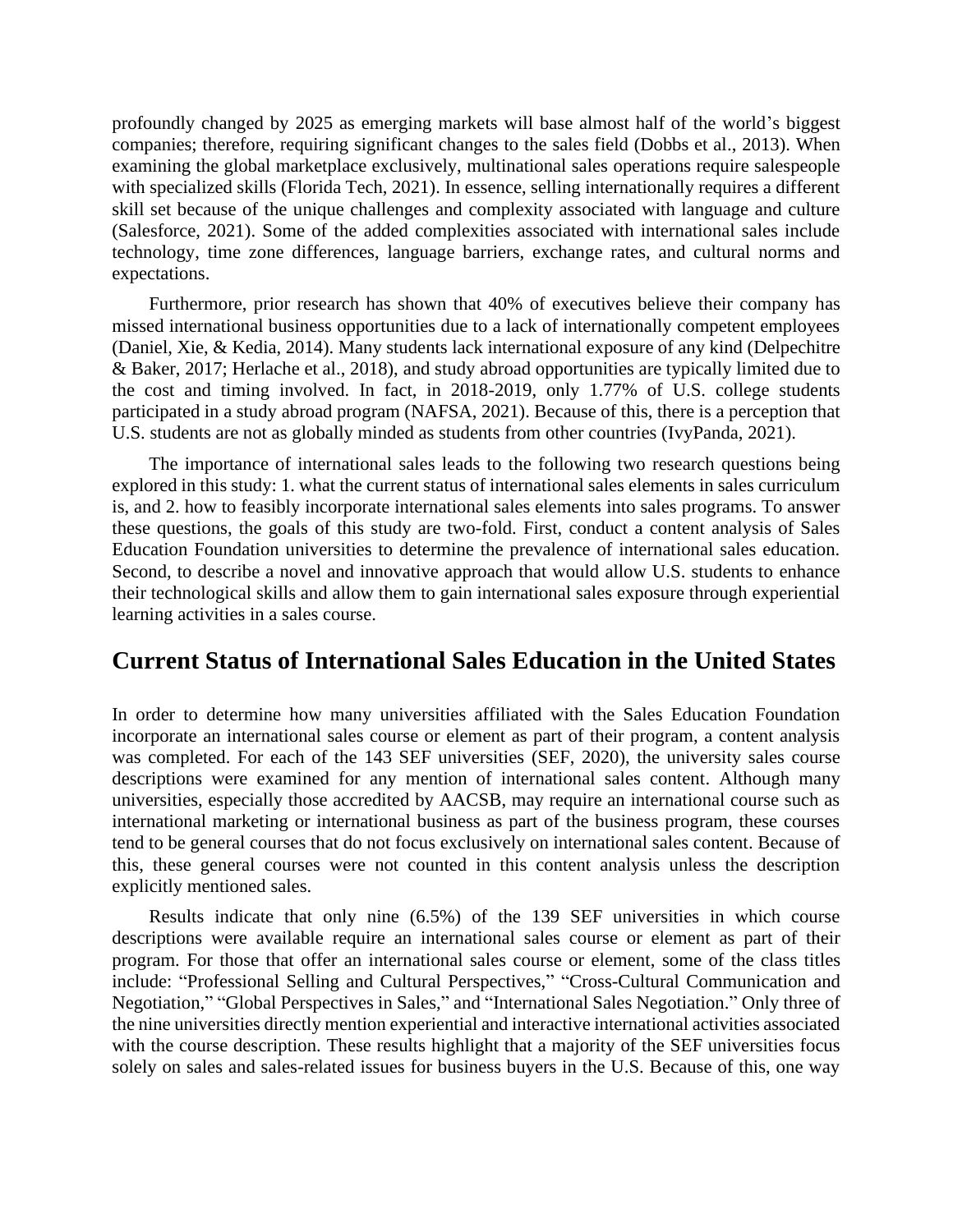that a sales program could be novel and differentiate itself is with the inclusion of an experiential international element.

## **Innovation: Incorporating an International Sales Role Play**

One innovative way sales and marketing faculty could provide students with international and cultural exposure is by incorporating an international role play into the introductory sales class between professional selling students at the U.S. university and an international partner university. This international element using a new international sales scenario would be added after the students complete the traditional U.S.-based role-play process. By adding the international element, additional complexity in the sales process would be introduced, enhancing student's sales skills. Overall, there are six goals associated with adding this international sales role-play into an existing professional selling class, including:

- 1. Provide students with international and cultural exposure
- 2. Enhance academic quality in sales by incorporating an international perspective
- 3. Foster collaboration between the U.S. university and an international university
- 4. Allow students to develop a relationship with students from the international partner
- 5. Create an ongoing partnership with overseas universities that teach sales related courses
- 6. Help differentiate the University Sales Program from other U.S. Sales Programs

Specifically, in this innovation, the U.S. university will partner with an international university that offers a similar sales class. SEF provides a listing of international schools with sales offerings as part of their yearly magazine to aid in partner selection. The instructors from the two schools will then work together to develop an appropriate international sales scenario, preferably based on a multinational corporate sponsor. A sample scenario with potential problems and objections can be found in the Appendix.

Students would be first introduced to the international sales scenario and the partner school during a class session. During this session, the importance of international sales will be presented. It is also recommended that faculty discuss important concepts such as cultural norms and stereotypes, as well as body language and gesture differences. A variety of YouTube videos exist which could be used for these purposes (e.g., Adichie, 2021; Binsky, 2021; The World is Our Thing, 2021; ZoneA, 2021). Furthermore, this class session is a good time for a zoom session with the partner school or a previously recorded video to be shared. If a multinational corporate sponsor is used for the international sales scenario, this session is also a great point for introducing company representatives to both classes. The multinational sponsorship could be used to provide a care package or goodie bag of local products to each participating school so they can experience some of the common cultural favorites from each location. For example, a U.S. southern school could include Moon Pies, RC Cola, Goo Goo Clusters, Pralines, Sweet tea, Cheerwine, pork rinds, BBQ sauce, Tabasco sauce, Easy Cheese, or a flavored Zapp's potato chip. Other American nonfood-based products could include Burt's Bees lip balm, red Solo Cups, Wilson Football, board game Ticket to Ride, and unique holiday items.

After this introductory session, U.S. sales students would then be randomly assigned a student from the international university to be his or her role-play partner for this international element. The students will be responsible for two different assignments. The first is an introductory meet and greet to get to know their international partner. Students would be required to reach out via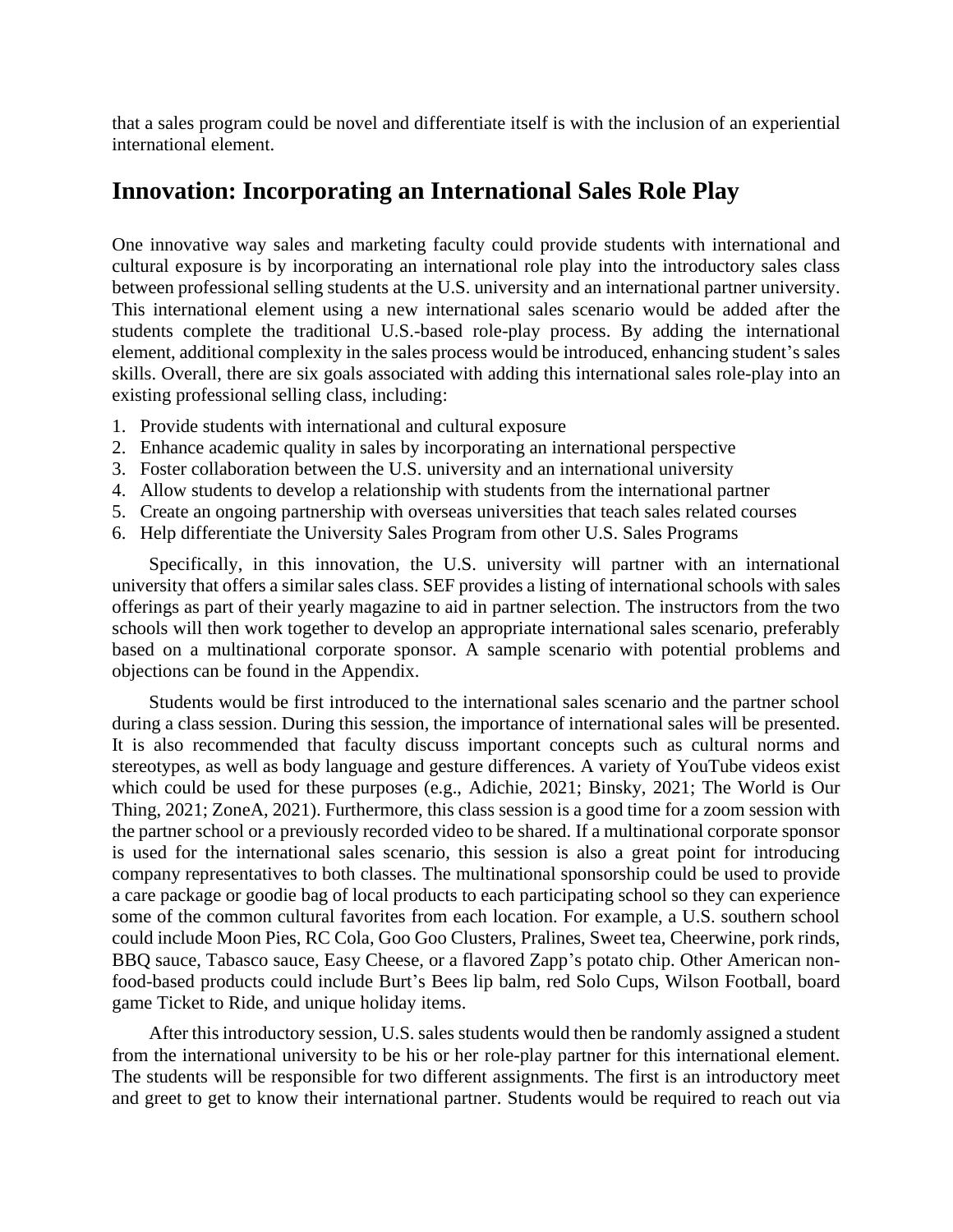virtual communication technology such as Zoom, Teams, or Google Meet. Students would turn in a self-reflection of the first meeting, which highlights the various things they had in common and differences among their cultures. Next, students would be required to complete a sales role-play outside of class, no longer than 30 minutes in length, in which each student plays the role of the seller. The instructor will randomly assign the problems and objections to their students to use when playing the buyer. In the role play, it would be expected that the student utilizes the available virtual communication technology tools such as screen sharing to aid in the sales process. Students would also be required to record their role play. The recorded role-plays would then be uploaded to the course management system for grading by the student's instructor. If desired, multiple international role-plays with different student partners could be utilized throughout the semester to strengthen the experience.

After students have completed the role play(s), they should also be asked to watch their recorded role play and then reflect on their experience. Reflection will allow students to connect their experiences with the academic knowledge learned in the class and allow them to understand how this learning can be adapted and applied to new situations (Rhodes, 2009). Some examples of potential reflection prompts can be found in the Appendix.

## **Innovation Benefits**

There are multiple benefits that students would receive due to participation in this international sales role-play. In the end, students would benefit from this international sales element by learning effective skills related to communication, collaboration with international students, international sales call techniques, and international problem-solving. Developing these skills will help students stand out post-graduation by enhancing their competency in international sales. It will also allow students to acquire knowledge about global issues, cultural misconceptions, and cultural generalizations. Further, these students would better understand the added difficulty associated with large time zone differences between the buyer and seller.

Students will gain virtual communication technology skills which, due to COVID, is now a sought-after skill by employers. This is because the way business-to-business sellers and buyers interact has vastly changed as a result of the pandemic. Salespeople are traveling less and relying more on video and other digital communication channels to conduct their job (Zoltners et al., 2020). A recent study by Gavin et al. (2020) found that 90% of sales moved to a videoconferencing/phone/web sales model and that more than half believe that these new methods are equally or more effective than prior sales models. In fact, research has shown that technology has made it easier to strengthen human connections as 87% of remote teams felt more connected to their colleagues with the use of virtual communication, and 90% believe it makes collaboration easier and more attainable (Scott, 2020). Because of this, one additional benefit of this particular innovation is that it will allow students to practice selling in a digital environment, making them more prepared for the post-COVID sales field. Finally, this international sales role-play will force students out of their comfort zone by requiring them to communicate with individuals unlike themselves.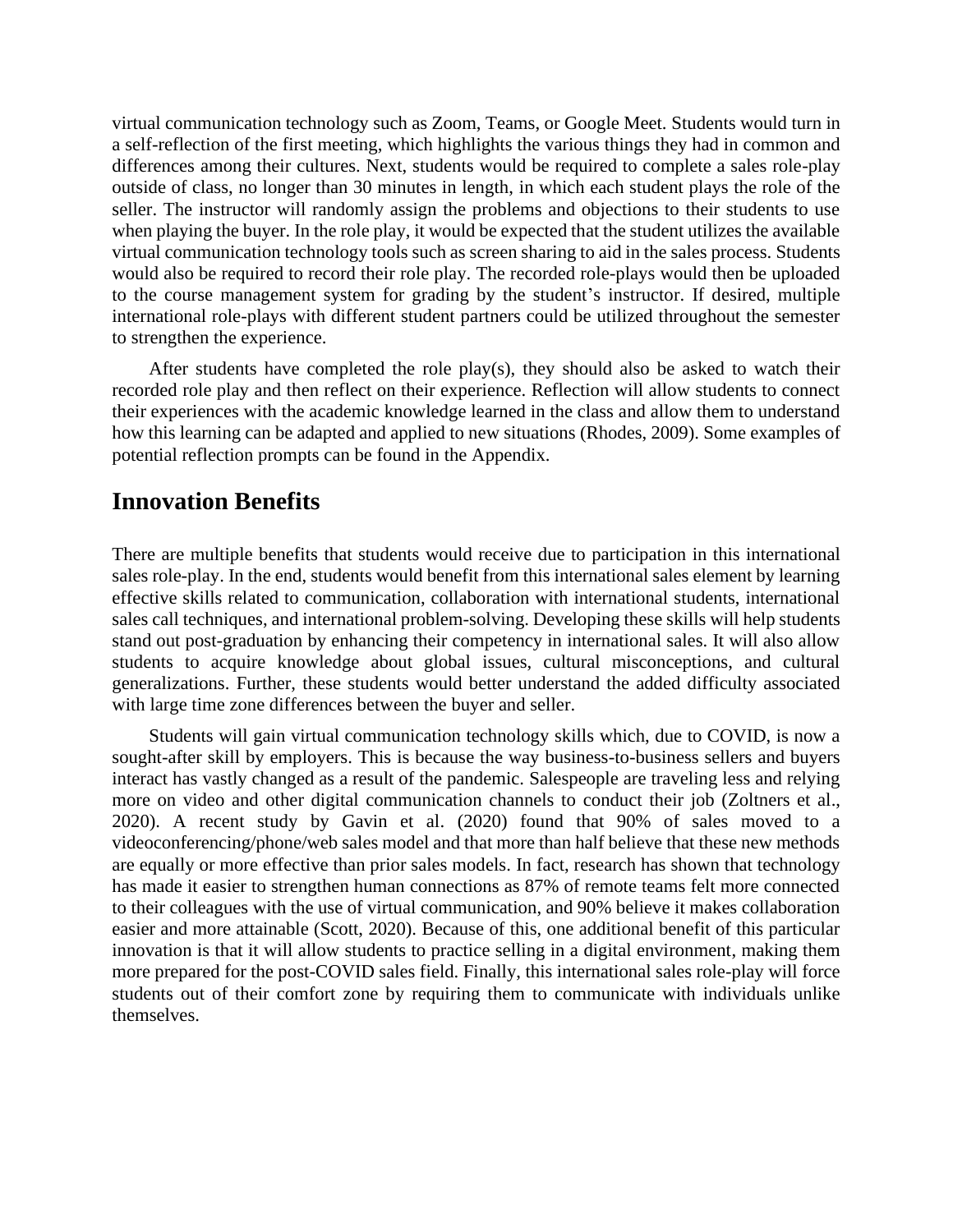## **Innovation Challenges**

There are a few challenges associated with incorporating this international sales innovation into a sales curriculum. Some of these challenges include setting up university partnerships, equal number classes and class sizes, an easily understood scenario, global corporate sponsorship, and language barriers. Each of these challenges is discussed in more detail below.

First, one of the biggest challenges is setting up university partnerships. Prior to the U.S. university soliciting partners, it is important to understand who is responsible for the partnership decision-making process. This could be done by the university itself, the sales program director, or left up to each sales professor using the professor's network. There are resources available to assist with partner selection, such as the list provided by SEF or the Center for Collaborative Online International Learning (COIL) (SUNY COIL, 2021). These partnerships must have a time span attached to them. This time span could be by semester, by academic year(s), or as an ongoing relationship. A decision must also be made if there will be more than one international partner per academic year or semester. If a domestic school wants to experiment prior to full adoption of this innovation, then the university or sales professor could seek out international student groups already on their existing campus to play the role of the buyer. Alternatively, the domestic university could ask a multinational corporation to provide international salespeople to serve as buyers for this exercise. Finally, the university could reach out to local international citizens to assist in the role plays.

Along with determining the partnership school, another challenge that must be managed is class number and/or class size differences between the two universities. If there is an inadequate number of students from either university enrolled in Professional Selling classes, then the university with the smaller number of students may have to participate in multiple role plays in order for everyone to get a chance to participate. Alternatively, the university with the larger number of sales students may have to engage in team selling to a single student from the partner school. It is also possible to utilize students from other sales and sales-related classes such as Advanced Selling or Sales Management to serve as buyers to help alleviate this problem. However, if this is a consistent problem, then the university with the higher sales enrollment may have to solicit additional university partners. One potential benefit to using multiple university partners would be the ability for students to potentially role play with a more diverse international audience, especially if these partner schools are from different geographic areas.

Another challenge associated with this innovation is providing enough time in the semester to adequately complete this added role-play exercise. Both universities would have to dedicate an appropriate number of class sessions around this particular role-play for it to be successful. If the semester timing differs significantly between the two universities, the timing issue could be even more complicated. However, with proper advanced planning, this challenge can be reduced or alleviated. For example, pre-recorded videos could be created and placed in the learning management system by the instructors covering topics such as the role-play scenario, expectations, and information on setting up virtual meetings. Creating these in advance should help expedite the amount of time required in class.

The next challenge is developing an international sales scenario that students can easily understand at both universities. It is best if the international sales scenario is created collaboratively to help make sure it is suitable for all involved. If either school has a corporate sponsor that would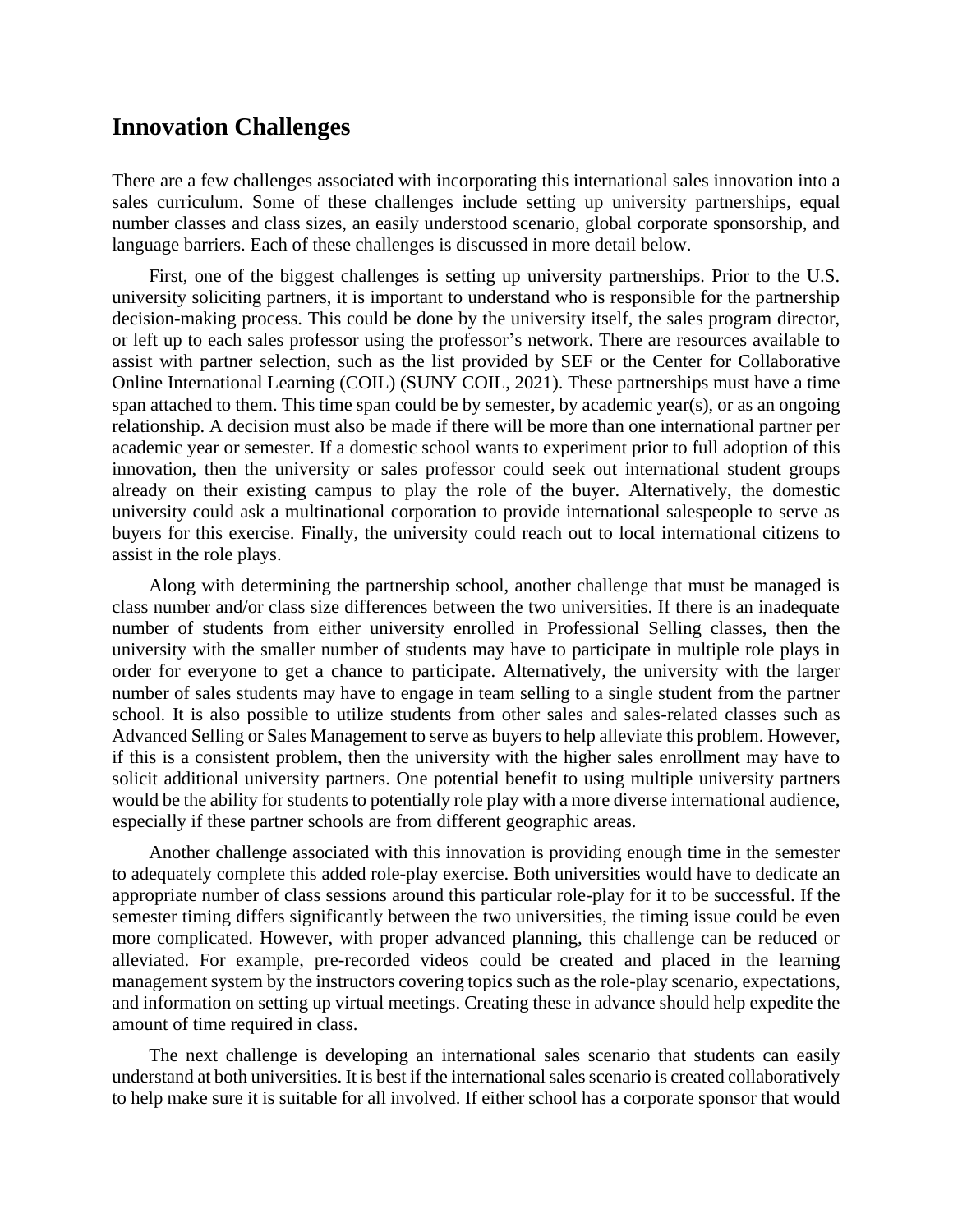like to participate in this international exercise, then this third party may also want to be involved in the sales scenario development process. As part of the sales scenario, it is important that not only the scenario is created but also the potential buyer problems and objections, seller pricing, and a grading rubric be developed. Information on what specific details will be shared with students from both universities should be discussed as well in order to help ensure coverage consistency between the university partners. A sample scenario and potential rubric are provided in the Appendix.

The final challenge is the language barrier. Although it is likely that the non-U.S. students will speak English as a second language, students must be prepared for the language barrier and understand the lack of communication that can arise when using jargon, acronyms, or abbreviations. In addition, students must understand that specific words might either not be used or could potentially be seen as disrespectful if used in other cultures. Furthermore, the speed of communication and use of visuals may need to be altered in order to enhance understanding.

These challenges have the opportunity to arise every semester. However, these challenges can be handled with adequate advanced preparation prior to the beginning of class. For students, these challenges will lead to great discoveries about what companies face every day when trying to effectively communicate in an international selling situation.

## **Conclusion**

Overall, adding an international sales element as suggested in this innovation will provide students with ample benefits. These benefits include globalization skills, experiential-based learning instead of case studies, enhanced problem-solving skills, effective global communication, and a greater understanding of the international business sales process. Furthermore, students will have the opportunity to grow their personal network, understand virtual communication technology more in-depth, and improve their international background. By providing students with international sales training, they will be better prepared for the global workforce post-graduation. These students are also more likely to pursue international opportunities. In addition, this innovation will also allow the university to differentiate itself from other sales programs.

Although this particular innovation focused on international sales, it is possible to adapt this innovation across many other marketing courses. For example, in marketing research, a similar approach could be used where U.S. students partner with students outside of the U.S. to complete an international marketing research project that would allow students to investigate cultural differences between the two countries. For a promotions class, students at a U.S. university would partner with students from an international university to prepare an international promotion plan for an existing company. Overall, exposing students to a diverse marketplace through an experiential learning activity, such as the one described in this innovation, will provide substantial benefits and lead to a more well-rounded educational experience.

### **References**

Adichie, C. N. (2021). The Danger of a Single Story. Retrieved June 23, 2021, from [https://www.youtube.com/watch?v=D9Ihs241zeg.](https://www.youtube.com/watch?v=D9Ihs241zeg)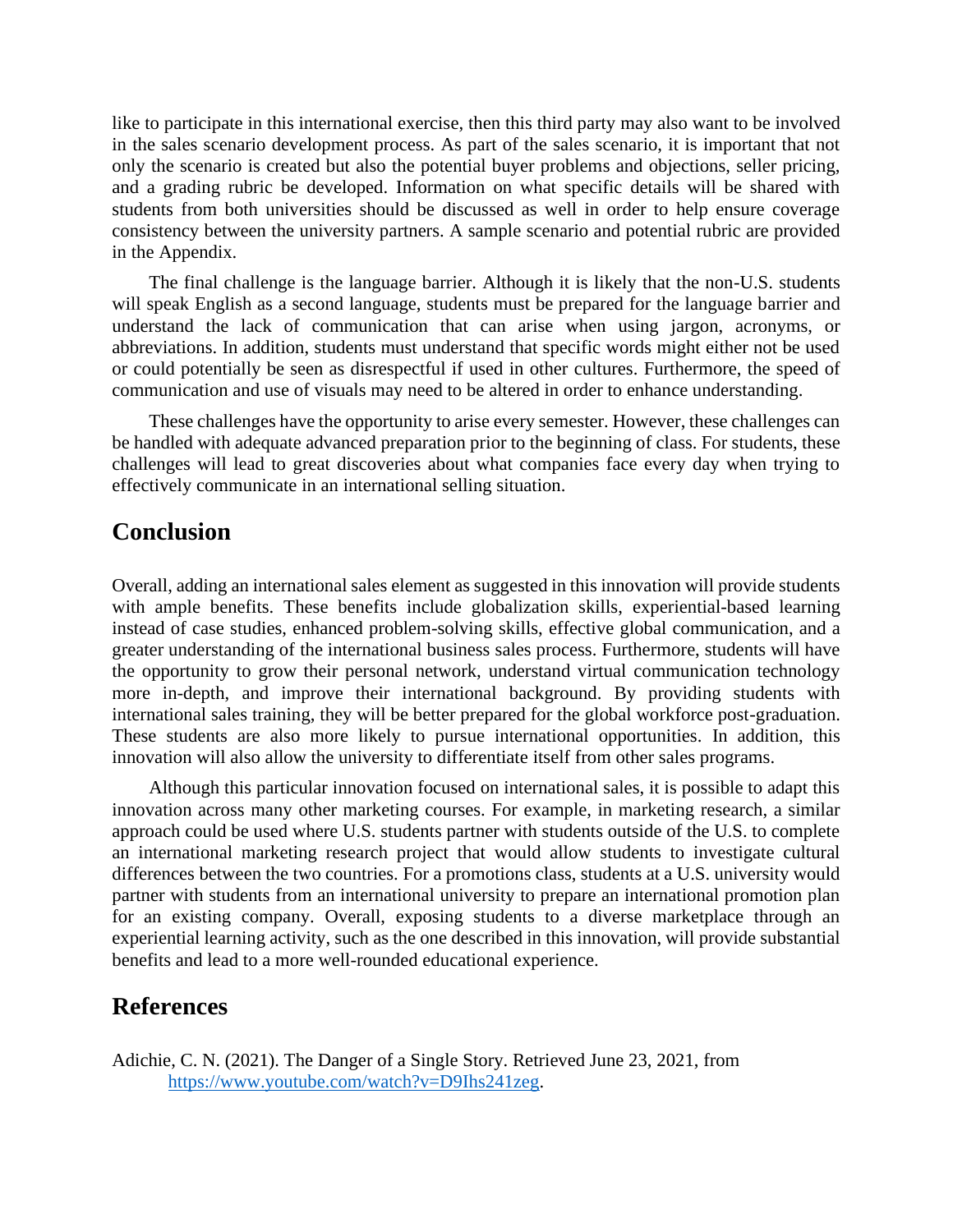- Allen, C., Kumar, P., Tarasi, C., & Wilson, H. (2014). Selling Sales: Factors Influencing Undergraduate Business Students' Decision to Pursue Sales Education. *Journal of Marketing Education*, 36 (2), 94-104.
- Arnott, N. (1995). I'd Rather Be Selling. *Sales and Marketing Management*, 147 (7): 76.
- Binsky, D. (2021). 18 Cultural Differences Between the USA and Europe. Retrieved June 23, 2021, from [https://www.youtube.com/watch?v=NutQz-MkVYQ.](https://www.youtube.com/watch?v=NutQz-MkVYQ)
- Daniel, S. J., Xie, F., & Kedia, B. L. (2014). 2014 U.S. Business Needs for Employees with International Expertise. Retrieved April 6, 2021, from [https://www.wm.edu/offices/revescenter/globalengagement/internationalization/papers%](https://www.wm.edu/offices/revescenter/globalengagement/internationalization/papers%20and%20presentations/davidsonkediaexec.pdf) [20and%20presentations/davidsonkediaexec.pdf.](https://www.wm.edu/offices/revescenter/globalengagement/internationalization/papers%20and%20presentations/davidsonkediaexec.pdf)
- Delpechitre, D., & Baker, D. S. (2017). Cross-cultural selling: Examining the importance of cultural intelligence in sales education. *Journal of Marketing Education*, 39(2), 94-108.
- Dobbs, R., Remes, J., Smit, S., Manyika, J., Woetzel, J., & Agyenim-Boateng, Y. (2013). Urban World: The Shifting Global Business Landscape. McKinsey & Company. Retrieved April 6, 2021, from [https://www.mckinsey.com/featured-insights/urbanization/urban-world](https://www.mckinsey.com/featured-insights/urbanization/urban-world-the-shifting-global-business-landscape)[the-shifting-global-business-landscape#.](https://www.mckinsey.com/featured-insights/urbanization/urban-world-the-shifting-global-business-landscape)
- Florida Tech (2021). International Sales Representative Career Guide. Retrieved April 6, 2021, from [https://www.floridatechonline.com/blog/business/international-sales-representative](https://www.floridatechonline.com/blog/business/international-sales-representative-career-guide/)[career-guide/.](https://www.floridatechonline.com/blog/business/international-sales-representative-career-guide/)
- Gavin, R., Harrison, L., Plotkin, C. L., Spillecke, D., & Stanley, J. (2020, April 30). The B2B Digital Inflection Point: How Sales have Changed during COVID-19. Retrieved April 2, 2021, from [https://www.mckinsey.com/business-functions/marketing-and-sales/our](https://www.mckinsey.com/business-functions/marketing-and-sales/our-insights/the-b2b-digital-inflection-point-how-sales-have-changed-during-covid-19)[insights/the-b2b-digital-inflection-point-how-sales-have-changed-during-covid-19.](https://www.mckinsey.com/business-functions/marketing-and-sales/our-insights/the-b2b-digital-inflection-point-how-sales-have-changed-during-covid-19)
- Herlache, D., Renkema, S., Cummins S., & Scovotti, C. (2018). A Cross-Cultural Role-Play for Sales Classes. *Journal for Advancement of Marketing Education*, 26(2), 3-10.
- Hummel, D. P. (2012). Understanding the Importance of Culture in Global Business. Retrieved April 6, 2021, from [https://blogs.oracle.com/profit/understanding-the-importance-of](https://blogs.oracle.com/profit/understanding-the-importance-of-culture-in-global-business)[culture-in-global-business.](https://blogs.oracle.com/profit/understanding-the-importance-of-culture-in-global-business)
- IvyPanda (2021). 55 Study Abroad Statistics: Facts and Figures. Retrieved March 26, 2021, from [https://ivypanda.com/blog/46-study-abroad-statistics-convincing-facts-and-figures/.](https://ivypanda.com/blog/46-study-abroad-statistics-convincing-facts-and-figures/)
- Leitch, L. (2019, November 26). Why is there still a stigma associated with the word "sales"? Retrieved March 28, 2021, from [https://teneoresults.com/blog/why-is-there-still-a-stigma](https://teneoresults.com/blog/why-is-there-still-a-stigma-associated-with-the-word-sales/)[associated-with-the-word-sales/.](https://teneoresults.com/blog/why-is-there-still-a-stigma-associated-with-the-word-sales/)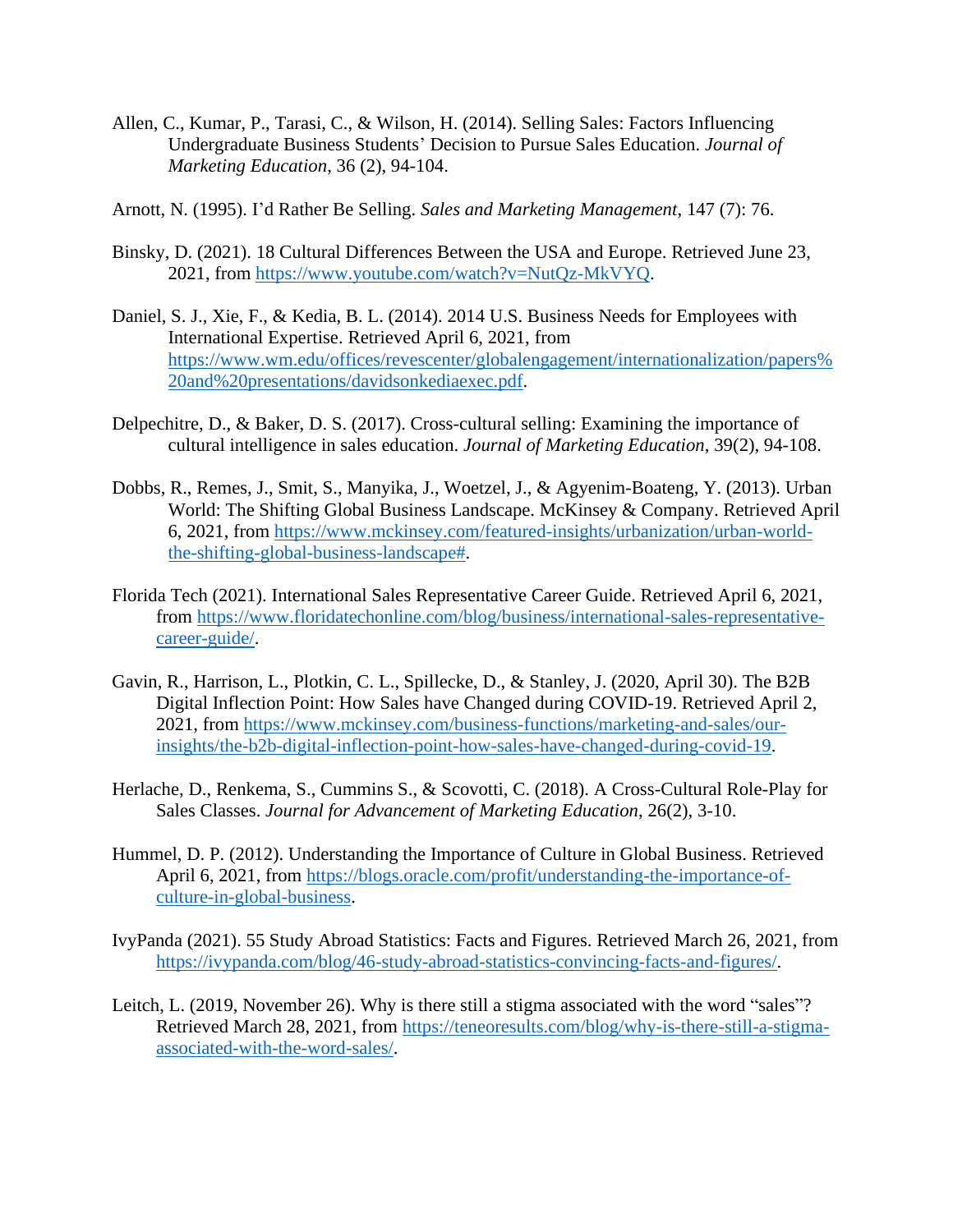- Lopez, T. B., Hopkins, C. D., & Raymond, M. A. (2006). Reward Preferences of Salespeople: How Do Commissions Rate? *Journal of Personal Selling & Sales Management*, 26 (4), 381-390.
- NAFSA (2021). Trends in U.S. Study Abroad. Retrieved March 18, 2021, from [https://www.nafsa.org/policy-and-advocacy/policy-resources/trends-us-study-abroad.](https://www.nafsa.org/policy-and-advocacy/policy-resources/trends-us-study-abroad)
- Rhodes, T. (2009), *Assessing outcomes and improving achievement: Tips and tools for using the Rubrics,* Association of American Colleges and Universities, Washington, DC.
- Salesforce (2021). International Sales: How to Sell in a Global Market. Retrieved April 6, 2021, from [https://www.salesforce.com/products/sales-cloud/resources/international-sales](https://www.salesforce.com/products/sales-cloud/resources/international-sales-strategy/)[strategy/.](https://www.salesforce.com/products/sales-cloud/resources/international-sales-strategy/)
- Scott, R. (2020, July 27). Must have video Conferencing Statistics 2020. Retrieved March 29, 2021, from [https://www.uctoday.com/collaboration/video-conferencing/video](https://www.uctoday.com/collaboration/video-conferencing/video-conferencing-statistics/)[conferencing-statistics/.](https://www.uctoday.com/collaboration/video-conferencing/video-conferencing-statistics/)
- SEF (2020). Sales Education Foundation Annual 2020. Retrieved April 6, 2021, from [https://salesfoundation.org/SEFAnnual/.](https://salesfoundation.org/SEFAnnual/)
- SEF (2021). Growth Chart of Sales Programs 2007-2019. Retrieved April 6, 2021, from [https://salesfoundation.org/knowledge-center/.](https://salesfoundation.org/knowledge-center/)
- SUNY COIL (2021). SUNY COIL Global Network. Retrieved March 15, 2021, from: [https://coil.suny.edu/global-network/.](https://coil.suny.edu/global-network/)
- The World is Our Thing (2021). Gestures Around the World. Retrieved June 23, 2021, from [https://www.youtube.com/watch?v=qCo3wSGYRbQ.](https://www.youtube.com/watch?v=qCo3wSGYRbQ)
- U.S. Bureau of Labor Statistics (2019). Occupational Outlook Handbook: Sales Occupations. Retrieved December 19, 2019, from [https://www.bls.gov/ooh/sales/home.htm.](https://www.bls.gov/ooh/sales/home.htm)
- Westworld Consulting (2017, December 18). Essential tips for making international sales a success. Retrieved March 28, 2021, from [https://www.westworldconsulting.com/blog/international-sales-success/.](https://www.westworldconsulting.com/blog/international-sales-success/)
- Zoltners, A. A., Sinha, PK, Lorimer, S. E., Lennon, T., & Alexander, E. (2020, May 28). Why Women are the Future of B2B Sales. Harvard Business Review. Retrieved April 4, 2021, from [https://hbr.org/2020/05/why-women-are-the-future-of-b2b-sales.](https://hbr.org/2020/05/why-women-are-the-future-of-b2b-sales)
- ZoneA (2021). The Definitions of Hand Gestures. Retrieved June 23, 2021, from [https://www.youtube.com/watch?v=JCwyRn40fvk.](https://www.youtube.com/watch?v=JCwyRn40fvk)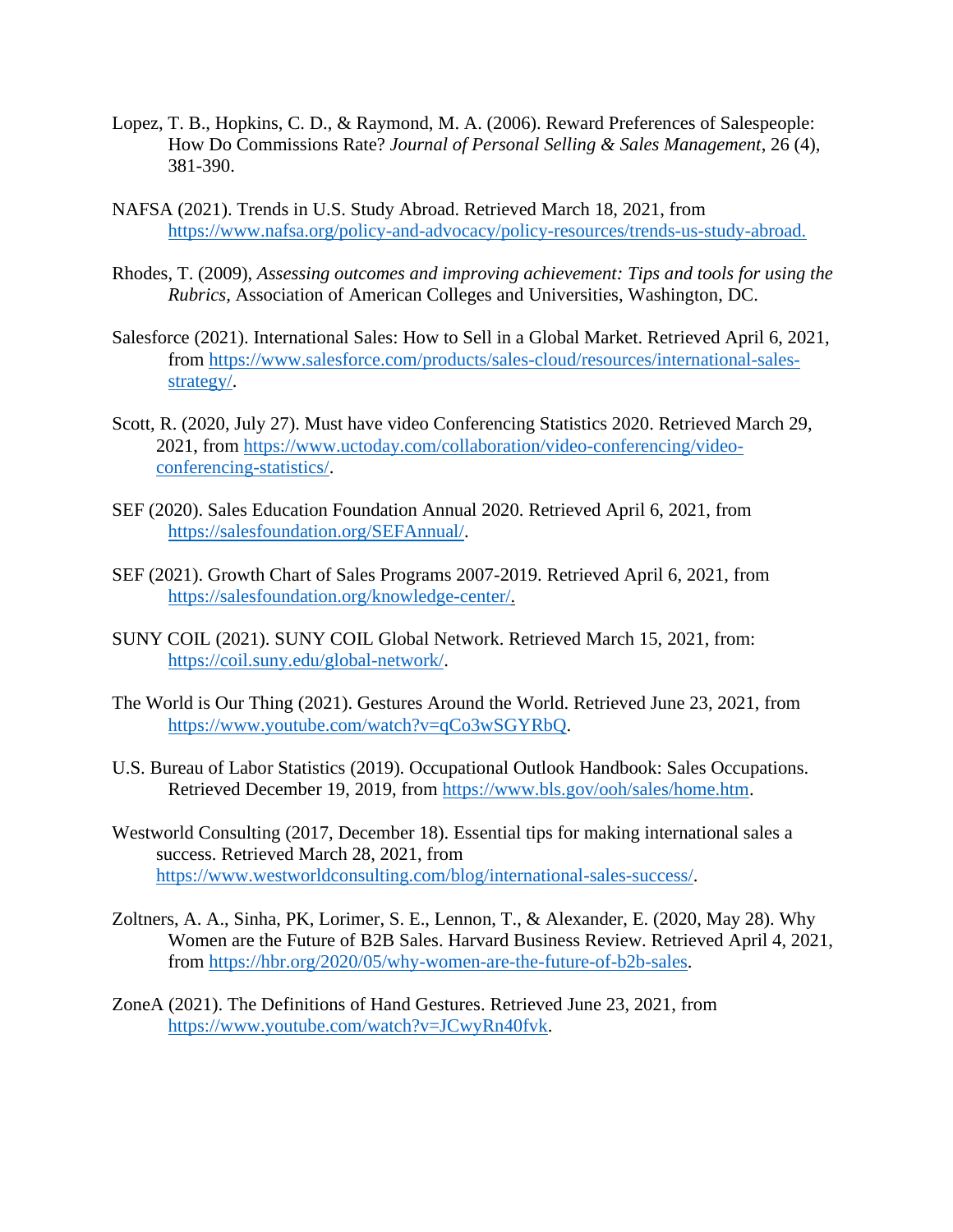## **Appendix**

### **Potential International Sales Scenario**

[Insert partner university here] is a large, comprehensive university located … [insert partner university description including student enrollment, number of faculty and staff, when established, and any future information about growth over the next five years].

As with any large university, [insert partner university here] has an expansive facilities management program, which includes building maintenance, grounds upkeep, technical infrastructure, parking lot management, sports facilities maintenance and parking/transportation services.

The Transportation Services Department currently offers support to faculty and staff who have travel needs. Trips farther than  $\left[xx\right]$  miles can be approved for air travel. Any trip shorter than [xx] miles must be taken by automotive vehicle. Faculty, staff and administrators can utilize their personal vehicles and receive mileage reimbursement. Often, groups of people travel together.

You've been with Enterprise for 4 years, but have just transferred to the International Sales desk for the Fleet Management Program. You've managed to win several international business accounts, but have had no luck breaking into the university's business. A manager at Nestle, Adrian Phillips, does business with you, and as you're talking with Adrian, he mentions he is good friends with Carson Stewart, the manager of Fleet Services for [insert partner university here]. Carson is a proud [insert partner university here] graduate, as s/he and Adrian went to [insert partner university here] and were both heavily involved in student government. S/He's been with the university over 10 years. Carson reports to Riley Cooper, the vice president of Facilities Services.

Adrian isn't sure of all the details, but to the best of his knowledge, [insert partner university here] has around 22 cars/vans/mini buses in its fleet. Adrian also mentioned that the budget for a large fleet is quite high. Money is tight for the school, as [insert partner university here] is a state-funded institution [Note: Change as needed based on partner university]. Rumors are circulating that the budget for higher education will be reduced by 5%.

Carson Stewart has been hard to reach for an appointment, but after Adrian called him/her and gave you a referral, Carson agreed to see you.

Your goal is to meet Carson, explore some potential needs with SPIN selling, discuss Enterprise's relevant features and benefits, and move the sales process forward. Right now, you have no pricing. You want to secure Carson's agreement to allow you to come back another day to present your quote.

Note: To make the sales scenario more challenging, pricing can be provided so students have the opportunity to practice with exchange rates and international pricing dialogue.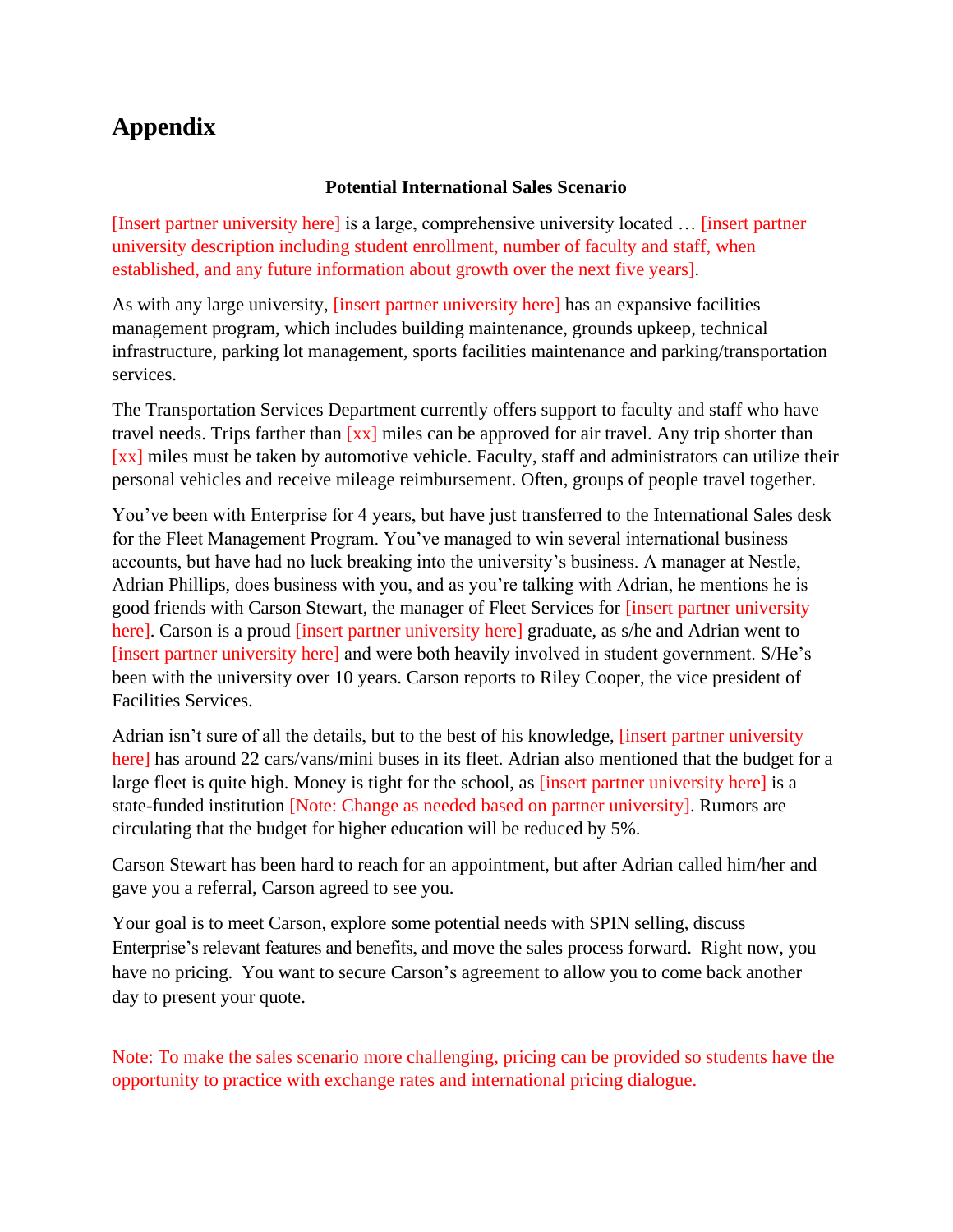### **Potential Problems for International Sales Scenario**

#### **Maintenance**

- The company we currently use for our maintenance, just raised rates and we don't have that increase in our budget
- Every time we take a vehicle in for service, the company tries to add on additional recommended services, that we aren't sure are truly needed.
- Two of the last three cars that we sent for an oil changes the prices billed were different from the originally quoted price. (This required 30 minutes in time to resolve this dispute).

### **Personnel Time - Accidents/Registration/Licensing**

- We recently had a vehicle involved in an accident out of town. Although the accident wasn't our driver's fault, it left the driver stranded. Additionally, we spent hours working on the claim and repair. Then we had to send two of our employees to get the car back after being repaired.
- With so many vehicles in our fleet, we have found it can be difficult to remember when each vehicle needs to be inspected and re-licensed each year.

### **Buy/Sell**

- We have two vehicles that we are ready to replace, but don't have the time to mess with all the hassle, so we're putting more miles on those vehicles than we prefer.
- We had three vehicles that we sold by advertising on campus, now we need to get those replaced, but we can't get the price that we have budgeted.

### **Rentals**

- Recently a Professor went on a trip and had a rental from our local dealer that broke down. Getting a substitute vehicle took 15 phone calls and more time that my staff didn't have to spend on this issue.
- We have had a few situations where our current supplier doesn't offer the type of vehicle we need to supplement our own fleet.
- Our current fleet doesn't have the hours that our staff needs for pick up and drop off.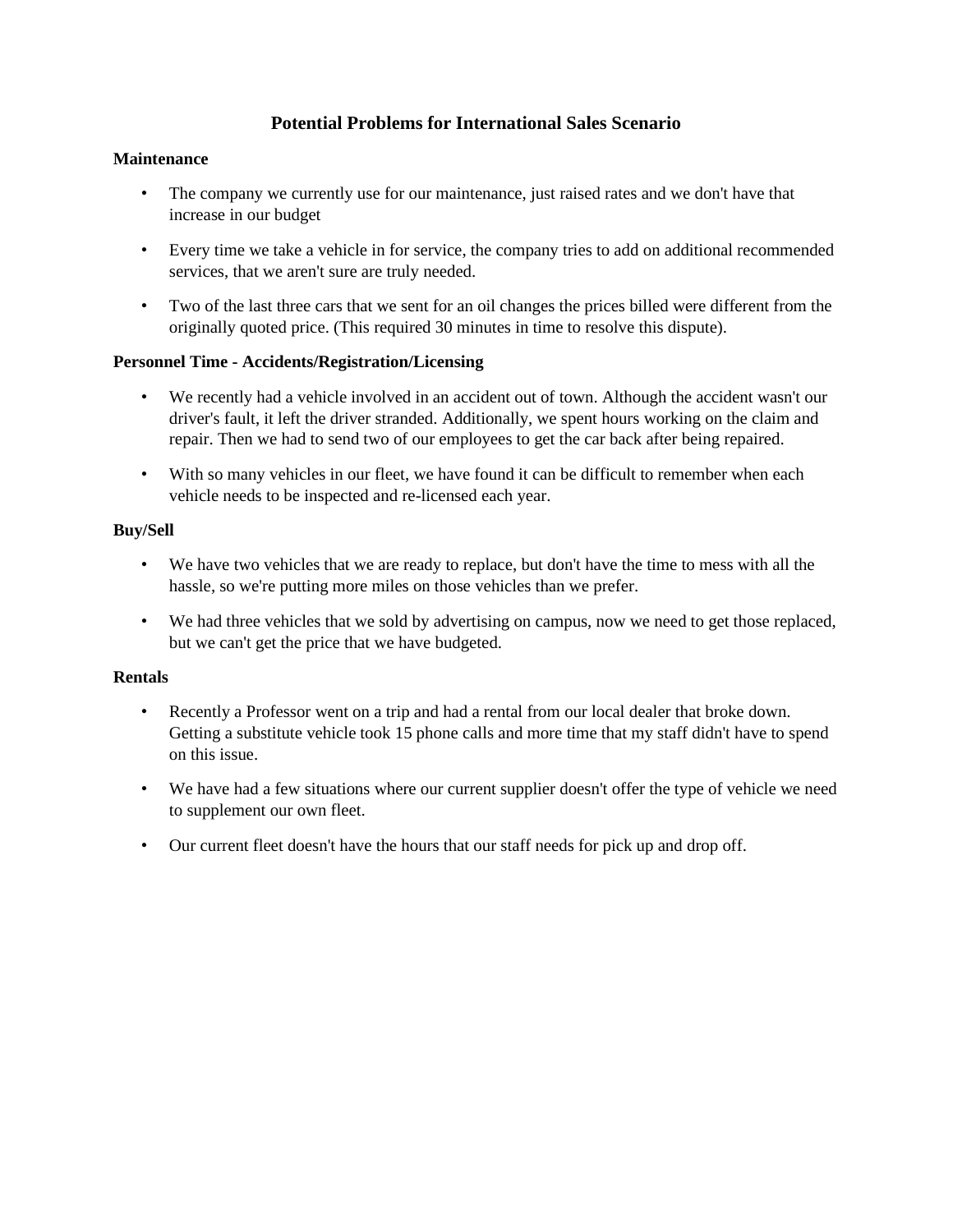### **Potential Objections for International Sales Scenario**

- "No, all these features sound really expensive. How much does it cost?"
- "No, I don't think right now is the time for us to switch. This is our fiscal year end and I don't have the time to try something new."
- "No, I heard that Enterprise is really good at first, but over time, service diminishes."
- "No, I would really like some time to think about this. Can we meet again in a week or two." (Be indecisive - Just not really sure about everything. Make them re-emphasize the benefits).
- "No, I'm not sure that we need all these bells and whistles. I don't want to have to pay for things that I don't use."
- Within the first 5 minutes "No, I've heard that Enterprise is always high on price."
- "No, I'm not interested at this time."
- "No, I'm not sure that your company will be any better than what we are doing ourselves."
- "No, we've had other companies offer these services to us before, and their prices were much lower."
- "No, we prefer to work with local companies that understand our unique needs."
- "No, it appears you really specialize in corporate accounts, I'm not sure that you can fit our needs."
- "No, you haven't been in your position that long. I only work with established salespeople."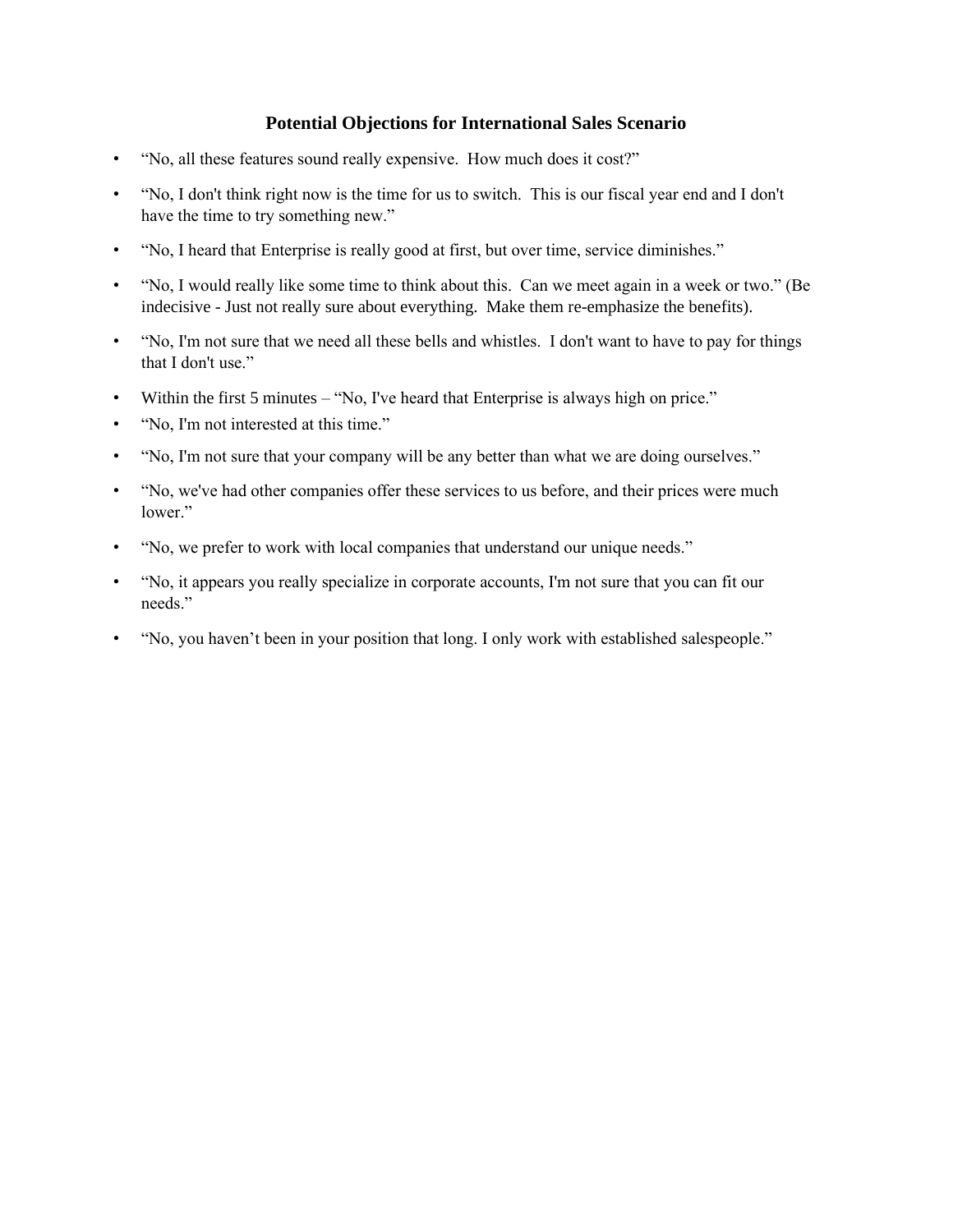### **Potential Reflection Prompts**

- How did you prepare for the International Sales Role Play? What research did you do when preparing for the presentation?
- What steps did you take to complete the International Sales Role Play? Tell me about your thinking at each step.
- What problems did you encounter when completing the International Sales Role Play? How did you troubleshoot these problems?
- What cultural differences did you notice when working with your International Role Play partner?

How did these cultural differences impact your planning process? How did these cultural differences impact the role play itself?

- What risks did you take in the International Sales Role Play? Be specific.
- In your International Sales Role Play, did you use filler words? Did you use jargon, acronyms, or abbreviations that required clarification? How did using these items impact your presentation?
- Overall, how did your International Sales Role Play flow?
- When reviewing your International Sales Role Play recording, what type of body language did you exhibit? What type of body language did you observe from your buyer? How did this body language impact your International Sales Role Play?
- Discuss how the International Sales Role Play helped you become more comfortable with an international environment. Were you uncomfortable with this process? How did you overcome this discomfort?
- In what ways have you improved as a salesperson by completing this International Sales Role Play? What brought about those improvements? Point to specific examples from this course.
- What did you learn about yourself by completing this International Sales Role Play? Be specific.
- What skills did you master through the completion of this International Sales Role Play? What skills are you still developing? Be specific.
- Make connections between what you studied in Professional Selling, including the International Sales Role Play, with other marketing courses you have taken. Make specific references to your work in this class and in the other courses. How did what you learned in the other courses enhance what you learned in this class?
- In what other situations can you apply the material learned in this course?
- Reflect on how you thought about the other culture before you started the course and how you think about it now that the International Sales Role Play is over. Have any of your assumptions or understandings changed? Why? What influenced this change?
- What aspect(s) of the International Sales Role Play made you want to learn more about [specific] topic]? Why?